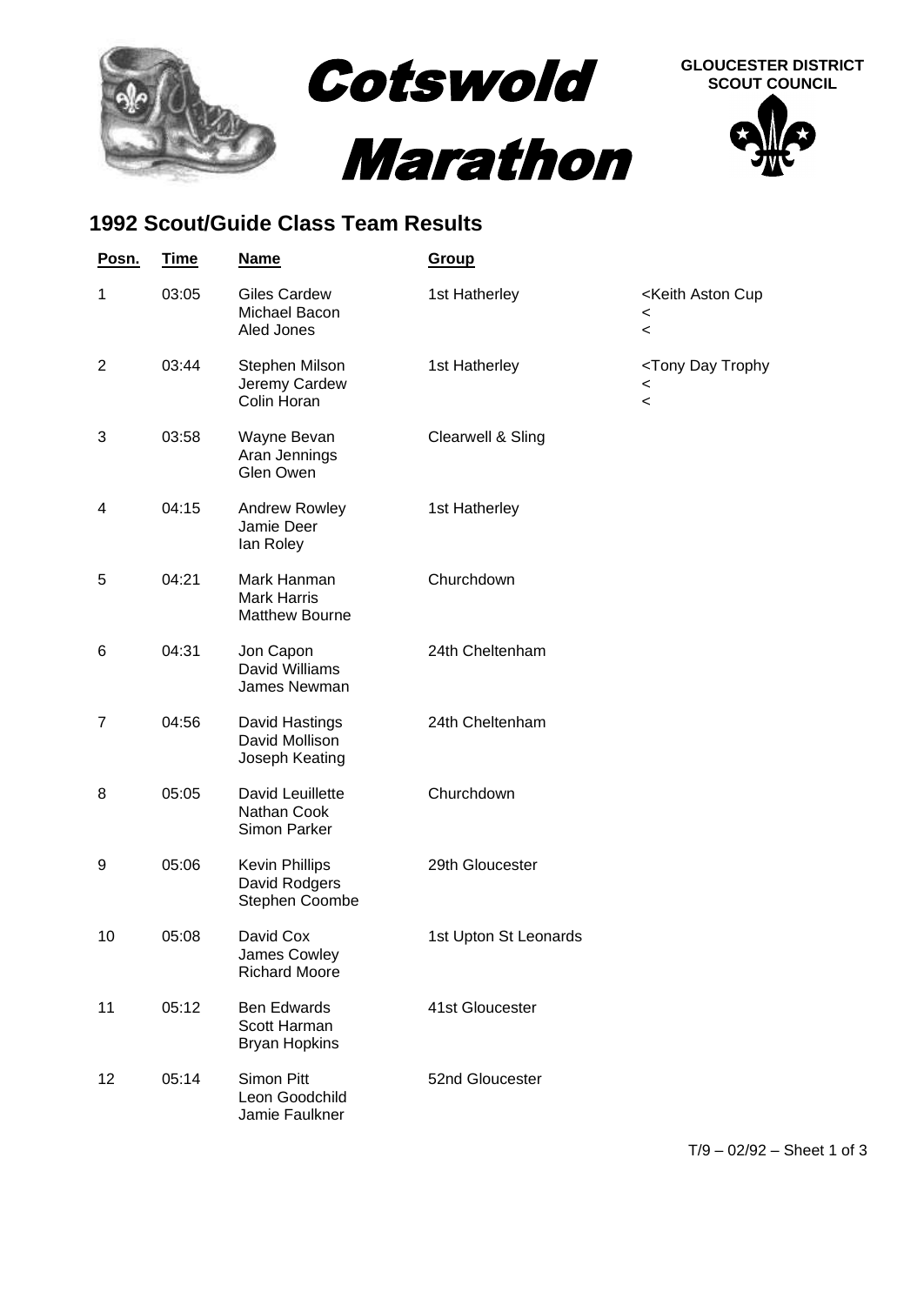| 13 | 05:16 | <b>Mark Williams</b><br><b>Rhys Gillard</b><br><b>Andrew Till</b>          | 1st Newent      |
|----|-------|----------------------------------------------------------------------------|-----------------|
| 14 | 05:43 | <b>Neil Cresswell</b><br>Daniel Smith<br><b>Stuart Cole</b>                | 38th Gloucester |
| 15 | 05:54 | <b>Neil Clark</b><br>Tom Lilleywhite<br>Paul Testa                         | 2nd Amersham    |
|    | 05:54 | <b>Richard Bartram</b><br>Daniel Aldwinkle<br><b>Tristan Bryan</b>         | 15th Gloucester |
| 17 | 05:59 | Nathanael Munckton<br><b>Chris Cooke</b><br>Jeremy Owen                    | 11th Gloucester |
| 18 | 06:01 | Ben Glassonbury<br>lan Hopkins<br>Steven Vaughan                           | 11th Gloucester |
| 19 | 06:07 | David Philp<br>Ralph Mason<br>Nikki Hall                                   | 38th Strood     |
| 20 | 06:26 | Gavin Lewis<br>Kerry Pope<br>Kelly Snell                                   | 1st Stonehouse  |
| 21 | 06:36 | Scott D'Adamo<br>Benjamin Gooding<br>Nicholas Walker                       | 1st Marlow      |
| 22 | 06:59 | <b>Stephen Dowle</b><br><b>Christopher Dowle</b><br><b>Michael Dearing</b> | 51st Gloucester |
| 23 | 07:09 | Ben Kinnard<br>George Trigg<br>Darrell Baston                              | 1st Newent      |
| 24 | 07:15 | <b>Barry Sumner</b><br>Luke Walsh<br><b>Peter Sparkes</b>                  | Churchdown.     |
|    | 07:15 | <b>David Bartlett</b><br><b>Andrew Phillips</b><br><b>Neil Jenkins</b>     | 9th Newport     |
| 26 | 07:18 | <b>Richard Terrell</b><br><b>Mark Pickett</b><br>Gary Evans                | 1st Abercarn    |
| 27 | 07:31 | Nick Horseman<br><b>Richard Redman</b><br><b>Chris Powell</b>              | 1st Abercarn    |
| 28 | 07:36 | Nigel Green<br>Jeremy Hearn<br><b>Christopher Sandey</b>                   | 49th Cheltenham |